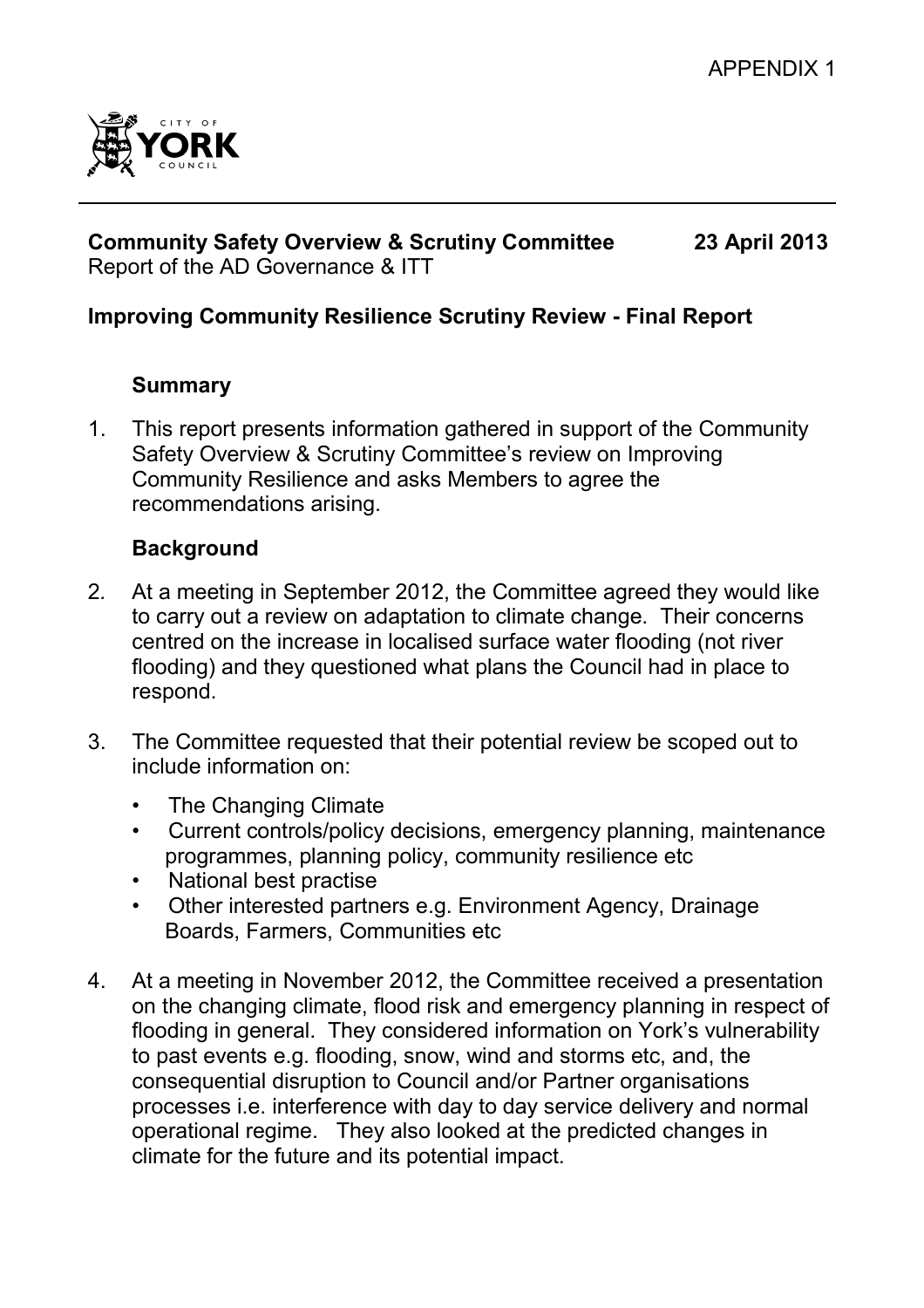- 5. In January 2013, the Committee considered a report on Surface Water Management which had been considered by Cabinet in December 2012. Members queried if there were ways in which the community could assist the council in identifying flood risks, and learnt that the Local Flood Risk Management Strategy included consultation and engagement with the community. Also, that the council encouraged residents to notify them when persistent surface water problems occurred in order that they could be assessed.
- 6. Having considered all of the information provided, the Committee agreed that a review of Surface Water Management was not required following Cabinet's recent approval of the Council's new Surface Water Management Plan. The Committee queried if surface water management planning was being carried out at a ward/community level, but learnt that the new plan was generic for across the whole city. However, officers confirmed that if there were particular issues in a ward a specific plan could be put in place. This raised the question of community preparedness for any form of emergency, as the Committee perceived a gap in emergency preparedness at community level. They therefore agreed that the focus of their scrutiny review should be on the arrangements in place to enable communities to be more resilient in times of emergency.

## **Community Resilience**

- 7. The importance of community resilience was highlighted in York during the severe weather in winter 2010. The city experienced the worst weather conditions for around 25-30 years, including heavy snow falls and extremely cold conditions over a sustained period. Many residents were adversely affected, in particular the vulnerable and elderly. The conditions placed services delivered by the council under extreme pressure, and limited day to day activity in the city.
- 8. During that time, many residents across the city had to fend for themselves because responding organisations had to prioritise their response. Many individuals offered help and assistance to family, friends and neighbours. As a result, there are a small number of communities who now have an emergency plan in place – see example at Annex A. However, it is acknowledged that they not been regularly refreshed since their introduction, nor does the Council regularly proactively communicate with communities on the benefits of being resilient.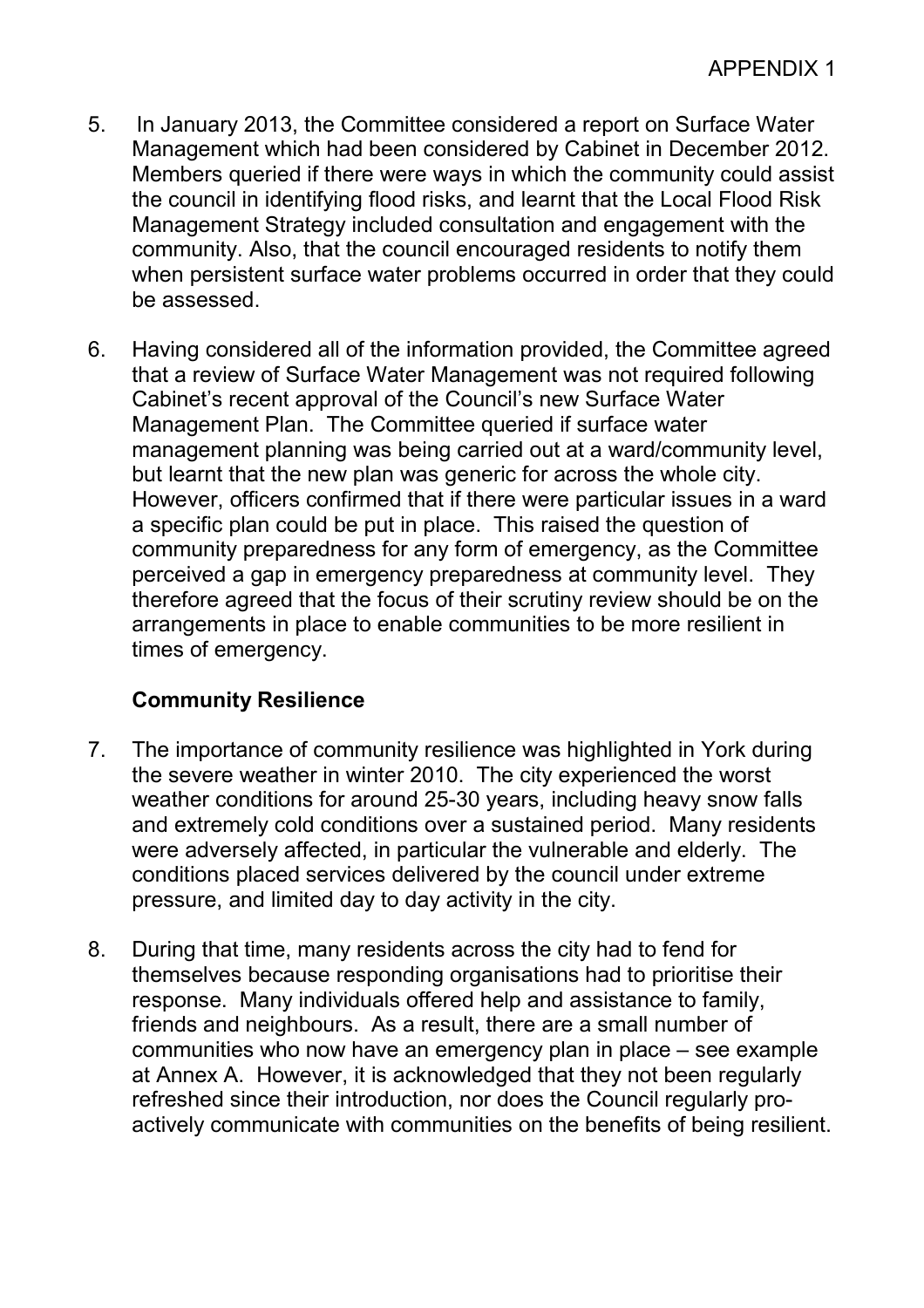### **Best Practice Elsewhere**

- 10. Communities in the UK already involved in preparing for emergencies show some or all of the following features:
	- Are aware of risks that may affect them (both nationally and locally) and how vulnerable they are to such risks. This helps motivate them to personally take action to prepare for the consequences of emergencies.
	- Work in partnership to complement the work of the local emergency responders and other organisations before, during and after an emergency.
	- Us of existing skills, knowledge and resources to prepare for, and deal with, the consequences of emergencies.
- 11. In February 2013, the Community Safety Overview & Scrutiny Committee received a presentation from the Emergency Planning Manager from Humber Emergency Planning Service at East Riding of Yorkshire Council. The presentation detailed the work undertaken by East Riding to improve community resilience across their region through the introduction of Community Resilience Plans. Community Resilience is defined as 'Communities and individuals harnessing local resources and expertise to help themselves in an emergency, in a way that complements the response of the emergency services'.

### **Information Gathered**

- 12. In the East Riding of Yorkshire, following flooding in 2007, Town and Parish Councils across the region were asked to lead on the development of community resilience through the development of Community Resilience Plans.
- 13. A Community Resilience Plan will usually identify:
	- a local emergency co-ordination team
	- a place for the team to work from during an emergency
	- a safe place for any evacuees to shelter
	- a list of the vulnerable people that might need additional support
	- contact details for people with skills or resources that may be helpful during the response to an emergency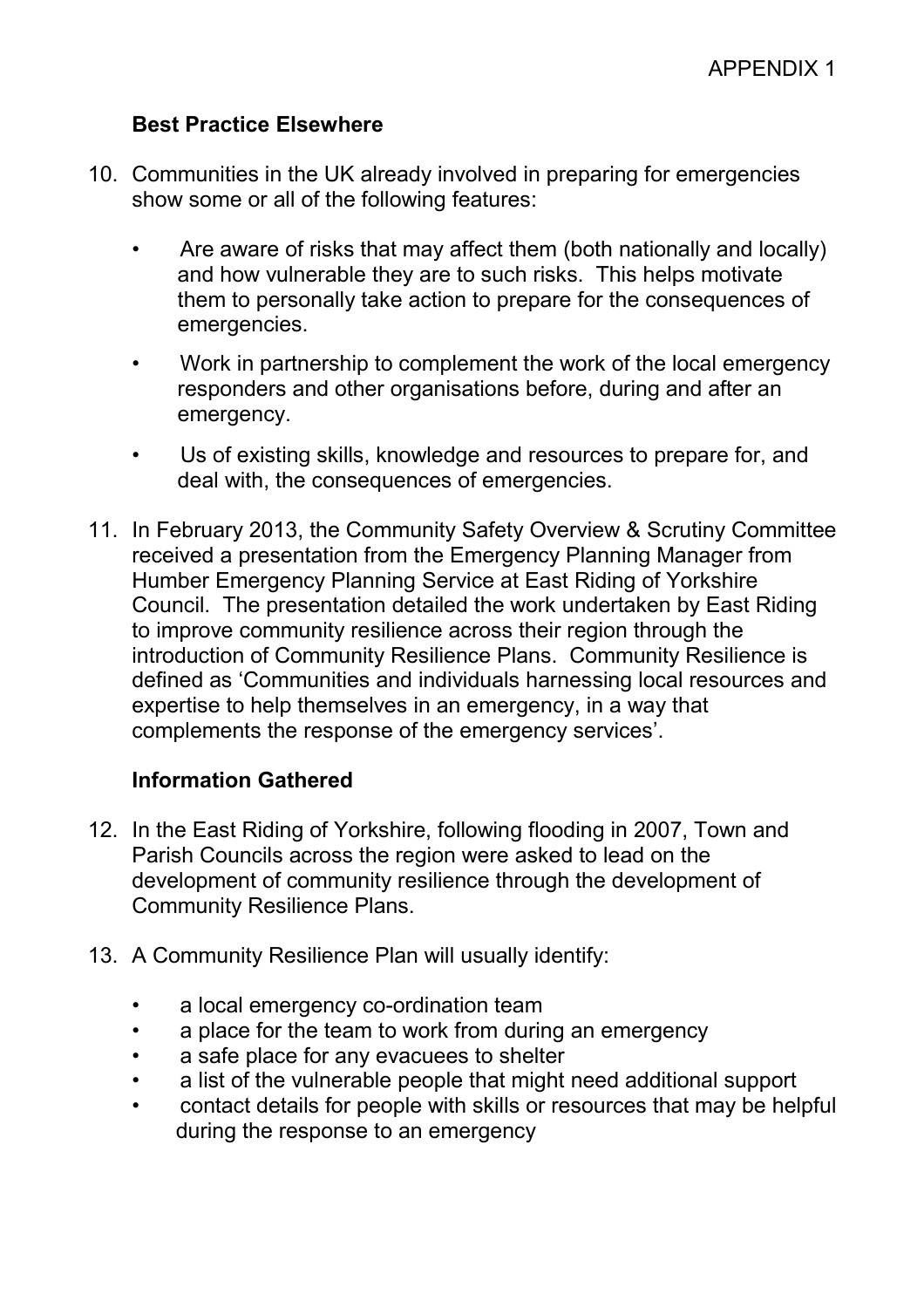- 14. Every year East Riding of Yorkshire Council asks its Town and Parish Councils if they have a Community Resilience Plan in place, or if they intend to produce one. To assist them in their development of a community resilience plan, East Riding of Yorkshire Council provide a series of guidance documents, a DVD and templates.
- 15. There are now currently 71 Town and Parish Councils with Community Resilience Plans, and 47 in the process of preparing one, which is 70% of the Town & Parish Councils across the East Riding region. The completed plans are shared with emergency services partners, and the contact details extracted from the plans have been used to provide regular email updates during severe weather conditions.
- 16. A number of Town and Parish Councils across the East Riding area have gone on to successfully implemented their community resilience plan. For example, in October 2012 Snaith and Cowick Town Council triggered their community resilience plan and worked with the Environment Agency, the Council and other organisations in response to unstable flood defence. The Town Council were able to mobilise a team to assist with alerting the community, to open up a sports hall to act as a shelter as required and to open their Council offices to provide an operation hub for responders.
- 17. However, it does not have to be a Parish Council that prepares the Community Resilience Plan. It could be a Residents Association, Neighbourhood Watch Group or other community group.
- 18. Creating a Community Resilience Plan

Building on what is already in place in York in a small number of communities; it would take between 2-6 months to complete a Community Resilience Plan template, subject to the level of community engagement. Asking for the help of community residents is at the heart of community resilience planning, and in most areas it will be possible to find an abundance of skills, resources and equipment that can be used in an emergency.

- 19. There are a number of methods that can be used to request assistance including:
	- Writing to all members of the community to ask for assistance
	- Placing a request on community notice boards and community news **letters**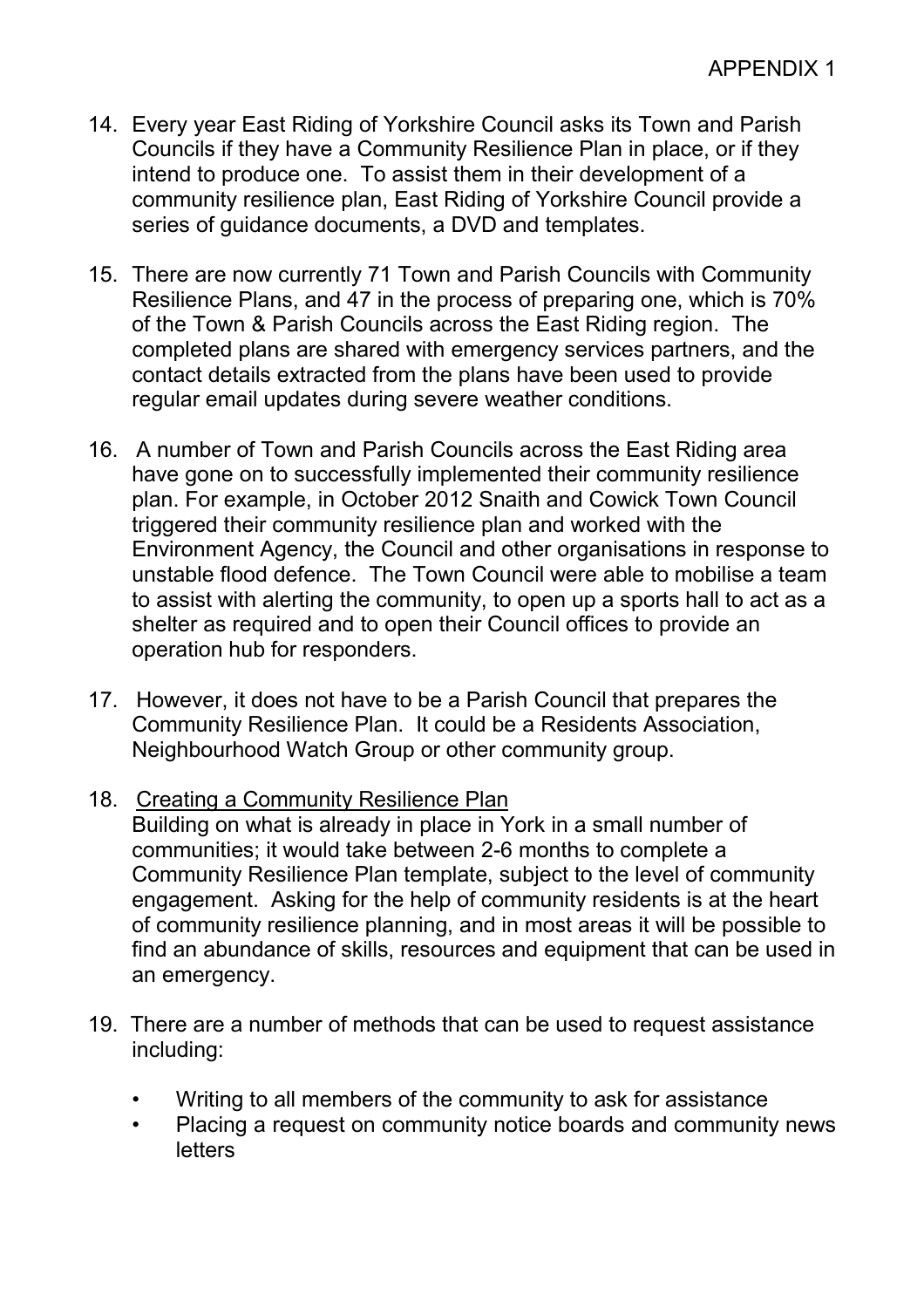- Holding an open day for the emergency plan and requesting support from people as they pass
- Targeting businesses that operate in the community and requesting support
- Targeting community groups who help people, or who have resources or skills that could be useful in an emergency
- 20. Available Resources

There are no specific financial or HR resources available to the Council for assisting communities to develop a Community Resilience Plan. However, the focus is on each community to create their own plan so the cost to the council and CYC officer support would be minimal. At the time when East Riding of Yorkshire Council were introducing Community Resilience Plans, local communities across their region were able to access some funding from a number of new funding schemes. So it may be possible to work with community groups across York to help them identify available external funding.

- 21. Interaction with the Emergency Plans of other Responding Organisations All other responding organisations will have their own emergency plans. East Riding produced a DVD which gave an overview of how they fit together – this is available to view at www.heps.gov.uk
- 22. The DVD also provided information on:
	- The benefits of producing an emergency plan
	- Running an emergency shelter
	- Running an incident room
	- Running an exercise to test the plan

## 23. Informing Town and Parish Councils of an Emergency

There is often an information vacuum at the start of an emergency, with responding organisations trying to ascertain exactly what has happened and what the consequences are. However, the Local Authority should provide notification as soon as possible after their arrangements have been put in place to implement their response to the emergency. The type of notification will always depend on the type of emergency e.g.:

• In the event of a localised emergency that impacts on one or a small areas, the designated person e.g. parish clerk or a member of the local emergency co-ordination team, would be telephoned by the Head of Service who is co-ordinating the Council's response to the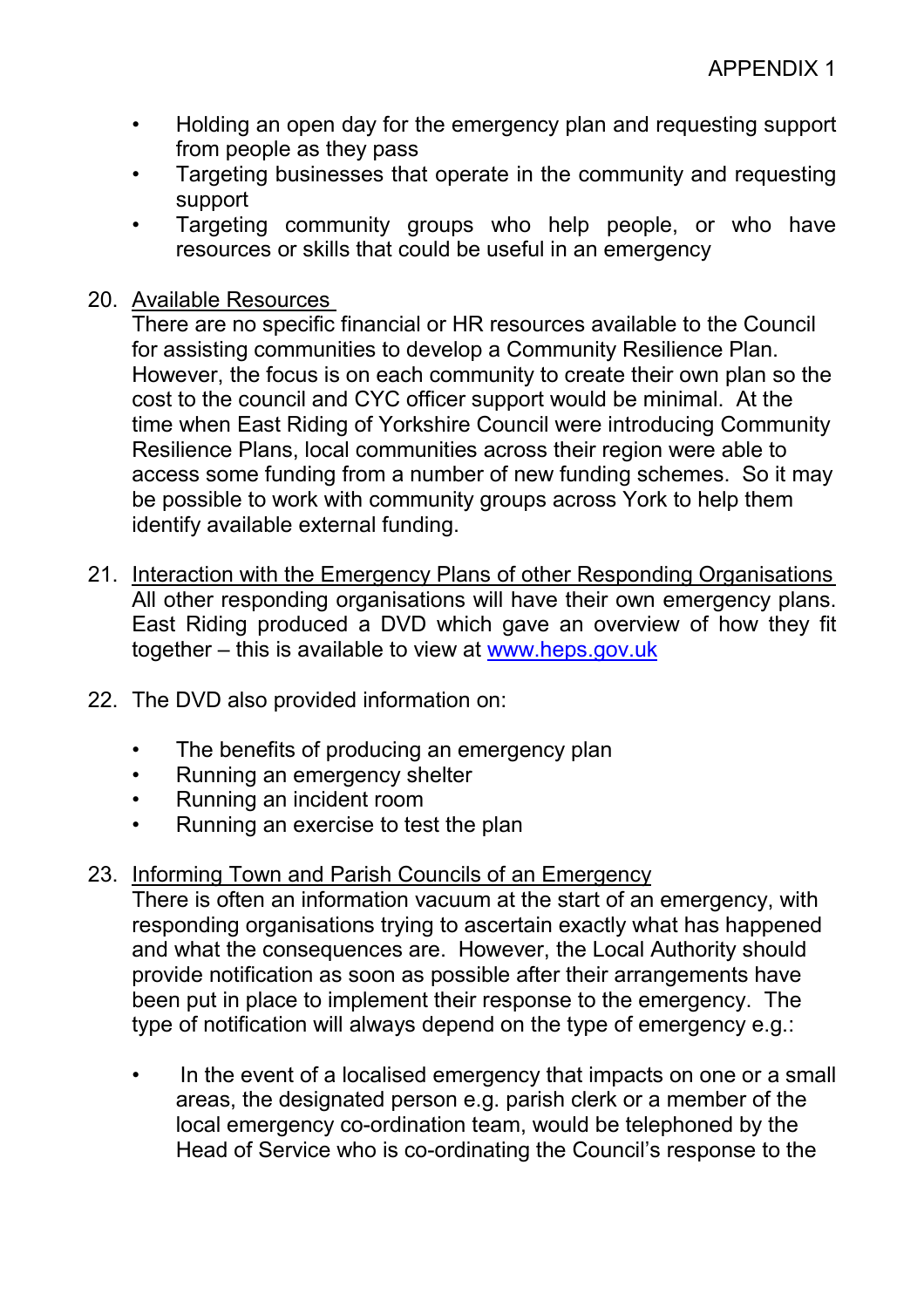emergency. The Head of Service would be designated as the Control Centre Manager when they are in this co-ordination role.

- In the event of a wide area emergency that impacts on many wards initial notification is likely to come from an email sent from the Emergency Planning team or from the Control Centre Manager.
- A text alert service could also be utilised to send notification by SMS to a member(s) of the local emergency co-ordination team

### 24. Identifying Local Risks

The emergency services, local authorities, NHS, Environment Agency and other key organisations such as Yorkshire Water complete a regular risk assessment looking at the type of hazards that might create an emergency in the area. Some of the higher risks are:

- Industrial Accidents
- Seasonal & Pandemic Influenza
- Severe Weather
- Flooding

#### 25. Completed Plans

Once a plan is completed, it needs to be distributed. It is likely that it will contain confidential information e.g. addresses of vulnerable people, so it needs to have a restricted distribution list. It is recommended that key members of a local emergency co-ordination team keep a copy, that a copy be provided to the Council to share with the emergency services, and that a copy be kept in an emergency box together with a copy of all the other information and equipment that might be needed during an emergency e.g.:

- a street map of the area
- maps showing areas likely to flood
- the register of electors (this can be provided by Electoral Services)
- paper and pens
- battery operated radio
- battery operated torches

### 26. Community Plans for Areas with Insufficient Resources

If a community is not in a position to prepare an emergency plan due to insufficient resources in the area, they could be encouraged to contact a neighbouring area and suggest preparing a joint plan in advance and splitting the work required.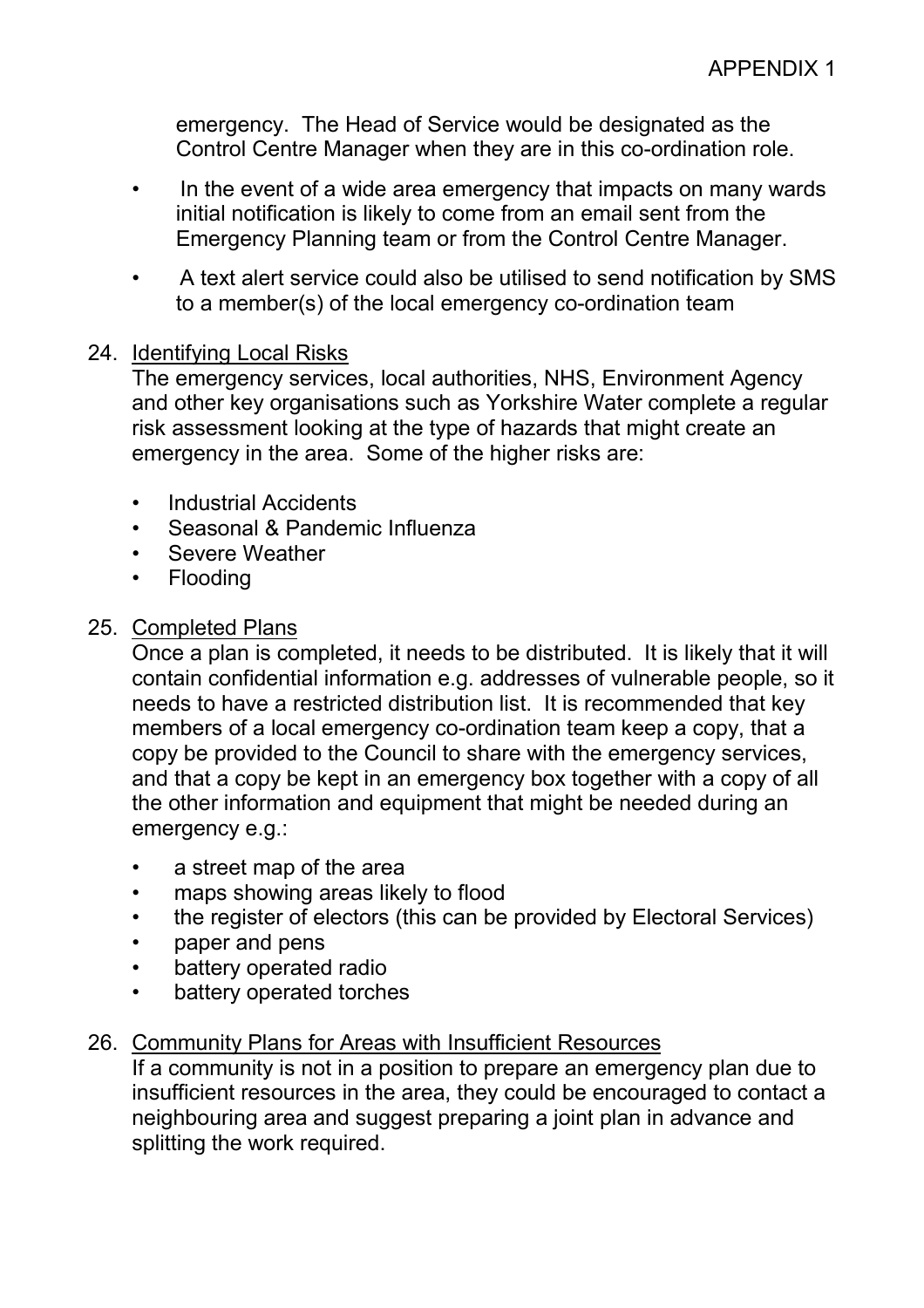## **Review Conclusions**

- 27. Having received a detailed presentation on the approach taken by East Riding of Yorkshire Council, the Committee agreed it could be adapted and combined with current practices e.g. Snow Wardens, Flood Wardens etc, for introduction across York.
- 28. They also suggested that the introduction of community emergency plans could be supported by the Council's Emergency Planning Unit and the Communities & Equalities Team, and the completed plans could lie beneath the Community Contracts currently being drawn up.
- 29. Officers confirmed that a number of the council's partners i.e. North Yorkshire Fire & Rescue and Yorkshire Water, would be willing to support and help fund the process of introducing community resilience plans.
- 30. Finally, the Committee agreed it would also be useful to provide individual households with advice and guidance on emergency preparedness.

## **Council Plan 2011-15**

32. The introduction of Community Emergency Plans would support the Council's aim to make Communities safe, resilient and cohesive.

## **Implications & Risk Management**

33. During their development project, East Riding of Yorkshire Council successfully managed the associated risks and addressed the issues around insurance. If such a project were to be undertaken in York, the risks, and financial and HR implications could be similarly managed.

### **Recommendations**

- 34. In order to ensure community preparedness for any form of emergency and enable Communities to build their own resilience, the Cabinet are recommended to instruct officers to:
	- i) Strengthen community resilience by following best practice as implemented by others (e.g. East Riding of Yorkshire Council) through the introduction of Community Resilience Plans